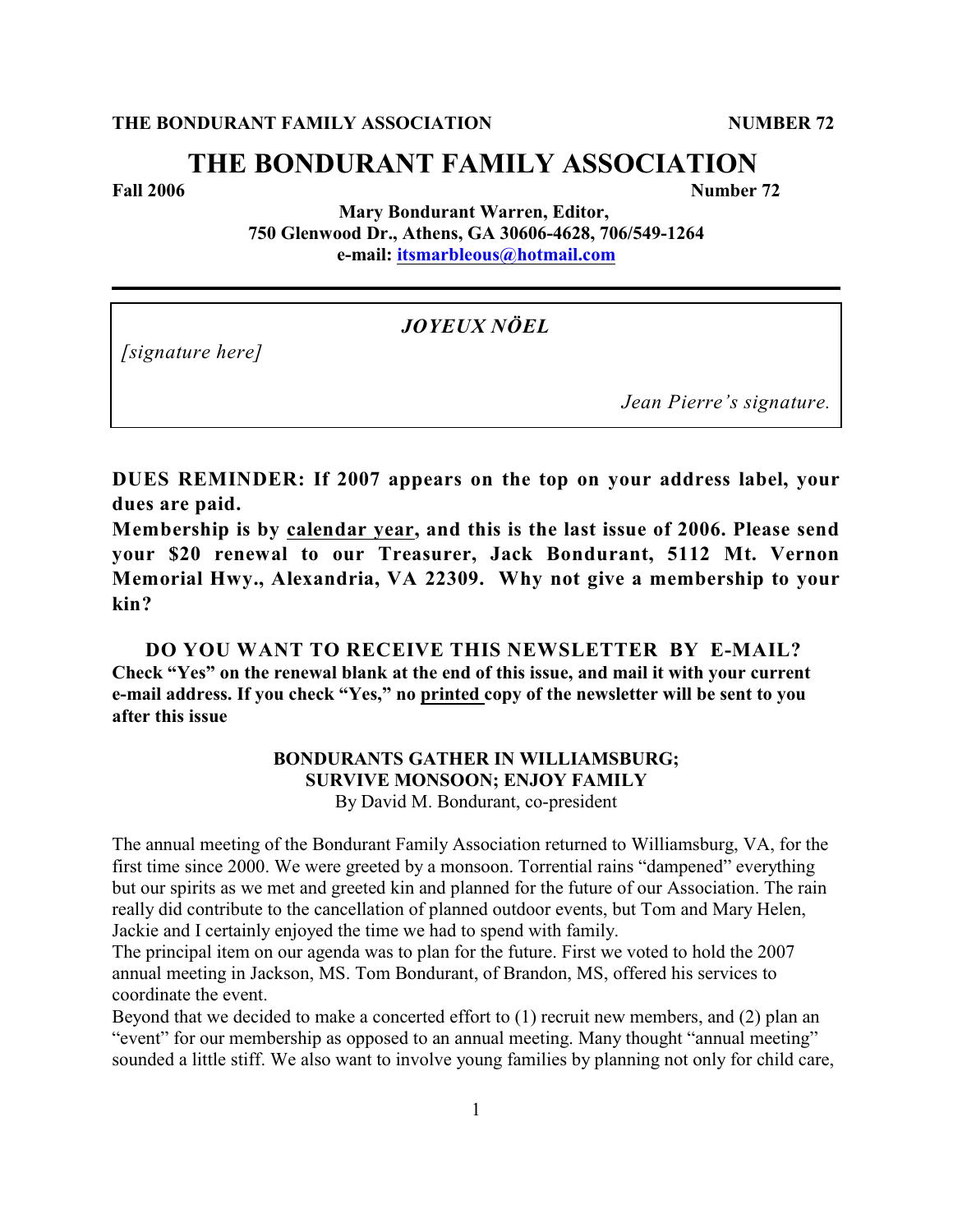but also for fun activities for older children and teens. We will be working on those plans and hope to have news after the first of the year.

We are looking forward to serving you again as Co-Presidents and welcome your suggestions for improving our numbers and our offerings for future generations of Bondurants.

We want everyone to know: "It's GREAT to be a BONDURANT." E-mail your suggestions to:  $D$  bondurant  $\omega$  insight bb.com

# **MINUTES OF THE ANNUAL MEETING OF THE BONDURANT FAMILY ASSOCIATION Oct. 7, 2006, Williamsburg Hospitality House, Williamsburg, VA**

The annual meeting of the Bondurant Family Association was called to order by Co-president David Marshall Bondurant at approximately 10:00 a.m. Saturday, October 7, 2006. Co-president Jackie e. Bondurant was apointed secretary *pro tem* due to the absence of Sharon Kingen, the Secretary.

The minutes of the 2005 meeting in Lexington, KY, were approved with a correction offered by Wayne Bondurant to include Keese name eliminated from those minutes.

Jack Bondurant offered the Treasurer's report, which was approved as submitted.

#### **E-mail issues**

Because of the rising costs of publication of the newsletter, it was suggested that the members with e-mail addresses could receive the newsletter via that method of communication. John Tyree Bondurant suggested sending Mary Bondurant Warren an e-mail to (1) correct any incorrect e-mail address, and (2) request that their newsletter be sent electronically. It was further suggested that [this] the final issue of the newsletter for 2006 be sent as a printed copy with the notation that further newsletters would be sent electronically upon request. [**Unless e-mail delivery is requested, printed newsletters will be sent to members in 2007.]**

# **Old Business**

Included under old business was a report of a visit to the Jean Pierre Bondurant gravesite by Carroll Wray and his wife. They met the Wilkinson sisters, Julie and Jill, who own the adjacent property. Jill apparently has a 'green thumb' and has taken it upon herself to care for the gravesite. She has a landscape business and made several suggestions regarding the site, including trimming the overhanging magnolia tree, and painting the fence around the site. She did not ask for any funds to do the work. Thomas C. Bondurant was asked to oversee this project.

A motion was made by Mary Bondurant Warren to send the landowners \$50 a year plus an additional \$100 in 2006 to assist with the maintenance they suggested. Betty Bondurant Brown seconded the motion which was passed. John Tyree Bondurant asked that contributions for this purpose be sent to Treasurer Jack Bondurant.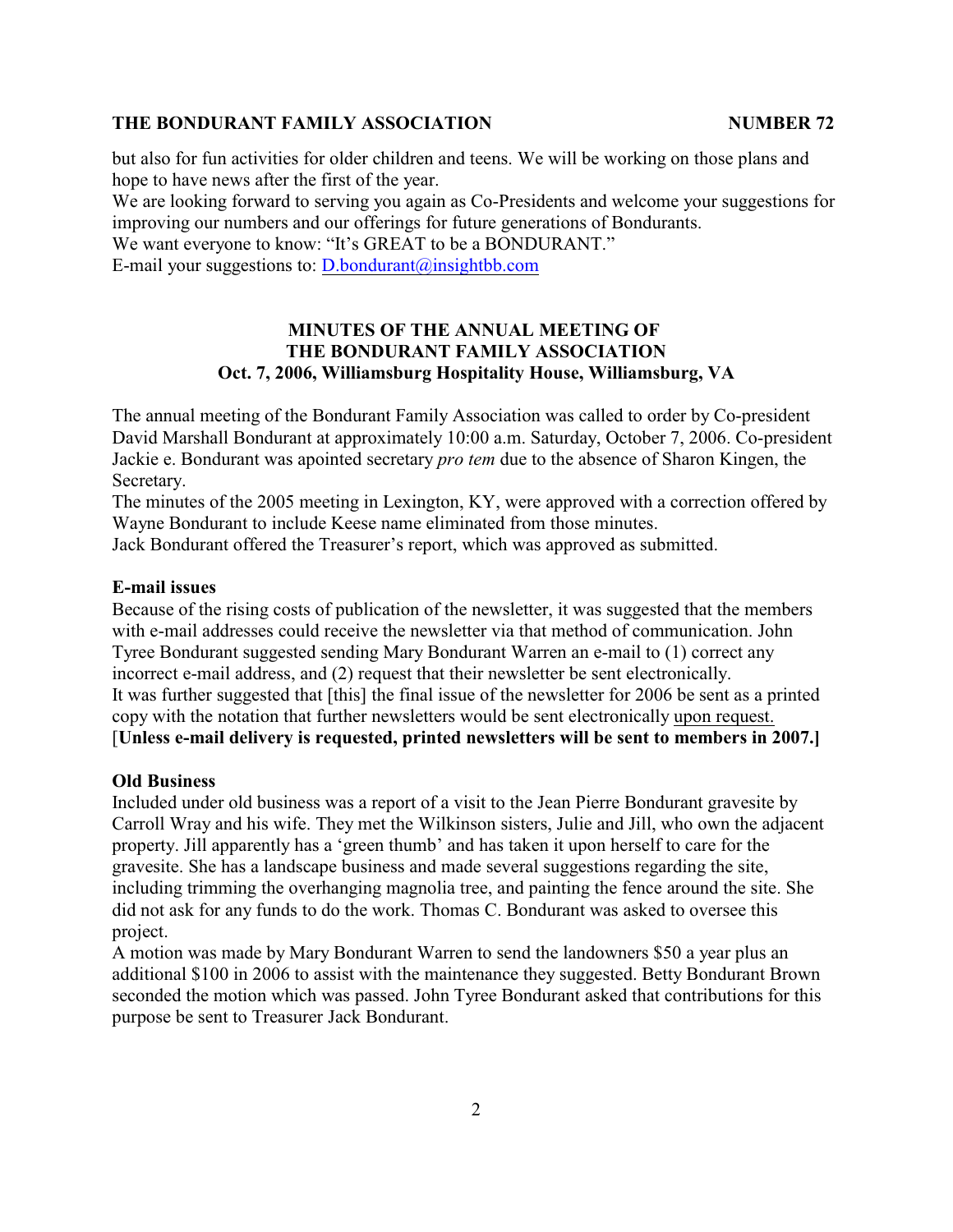# **New Business**

The first item of new business was to select the meeting site for 2007. It has been traditional for the meetings to be held in Virginia on even-numbered years, and to "go west" in odd-numbered years.

Several suggestions were received including: Atlanta, Bondurant (IA), St. Louis (MO), Columbia (MO), Cumberland Gap (KY), and Memphis (TN). After some discussion, and having secured the commitment of Tom Bondurant of Brandon, MS, to host the meeting, Mary Bondurant Warren made the motion, seconded by John Tyree Bondurant, to hold the 2007 annual meeting in Jackson, MS. The motion passed.

Next, a discussion ensued as to the future of BFA. Where do we go from here? The Association has some choices to make. One, it could be disbanded. Two, it could continue *status quo*. Three, it could alter its practices and attempt to recruit new, younger members to perpetuate the organization. It was noted that members with children could not attend meetings because of a lack of child care and/or activities that would be of interest to young people. Placing the newsletter on-line would be an attraction, plus perhaps restructuring the newsletter to be more attractive to a younger audience.

Thomas C. Bondurant offered that many might find it interes6ting to have a way to "find yourself on the (family) tree." Matt Bondurant thought that was an excellent idea, and further offered that the annual meeting might be made more of an "event" as opposed to being billed as an annual meeting. He thought interest might be built through planning the event as a gathering for families with family.

Discussion followed with suggestions for meeting, family t-shirts, and other specialty items, etc., a feature article in the Jackson (MS) newspaper, a chat room for discussion of genealogy. The suggestion was made that every member accept the challenge to recruit a new member and sponsor that member for the first year.

It was suggested that a committee, headed by the Co-presidents Jackie and David Marshall Bondurant would plan events and other ways to increase membership. David encouraged those present to send him suggestions by e-mail. Betty Bondurant Brown moved, seconded by Thomas C. Bondurant, that the committee be formed and urged to act to promote the BFA in an effort to increase membership and interest in the Association.

The meeting adjourned at approximately 11:45 a.m.

Respectfully submitted, Jackie E. Bondurant, Secretary *pro tem*

| <b>TREASURER'S REPORT - September 30, 2006</b> |  |
|------------------------------------------------|--|
| <b>Membership</b>                              |  |

| Active Members (paid 2006 dues as of Sept. 30) | 165 |
|------------------------------------------------|-----|
| Members reported [at] last meeting             | 181 |
| 2005 Members not renewing membership           | 25  |
| New Members in 2006                            |     |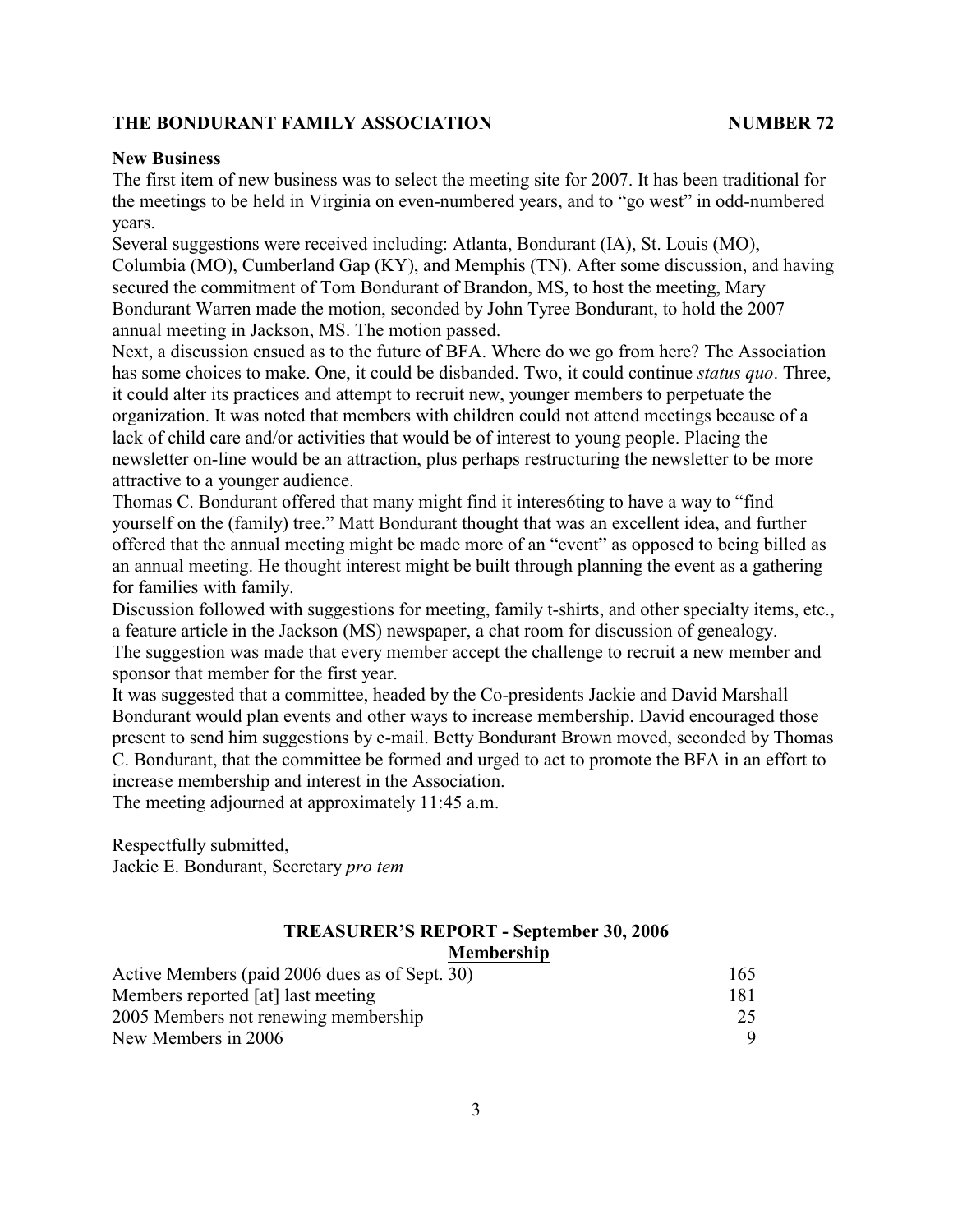In the spring of 2006 approximately 110 letters were sent to 2005 members who had not renewed their membership. Most of them responded with current dues.

| Financial                                        |            |
|--------------------------------------------------|------------|
| Balance of BFA funds on Sept. 30, 2005           | \$4,010.07 |
| Funds collected from dues, back issues, gifts    | 3,287.50   |
| Expenses for printing and mailing of newsletters | 3,050.52   |
| Treasurer's expenses (stamps)                    | 78.00      |
| Hotel expenses of 2005 meeting                   | 1,449.44   |
| BFA website contract                             | 103.90     |
| BFA funds balance as of Sept. 30, 2006           | \$2,615.71 |

The above funds are kept in a BFA checking account at Wachovia Bank (formerly First Union) near my home in Alexandria, VA.

# **Comments**

As indicated above, our membership decreased by sixteen, and our year-end bank balance decreased significantly.

I had hoped that the inclusion of the newsletters in the web site would generate more new members, but that has not materialized. In fact, very few members have requested the access codes to enable them to view the newsletters.

We need to do something to increase our membership.

Respectfully submitted,

Jack Bondurant, Treasurer

We collected \$590 from donations at Williamsburg. The total hotel bill for meeting expenses was \$1,196.79, and it was all for food and drink. I think in the future we should minimize the food and drink.

# **OUR MEETING WAS A WASHOUT! YOU DIDN'T COME!**

These dedicated Bondurants weathered a Nor'easter, and horrible driving conditions in order to be present at our annual meeting! David M. and Jackie Bondurant Irvin and Ruth Bondurant Jim Bondurant Jack and Gretchen Bondurant John Tyree and Theresa Bondurant Matt and Stacy Bondurant Tom and Mary Helen Bondurant (Williamsburg) Tom Bondurant (Brandon, MS) and Travis Wayne and Dorothy Bondurant Wayne and Betty Brown Carolyn Cootes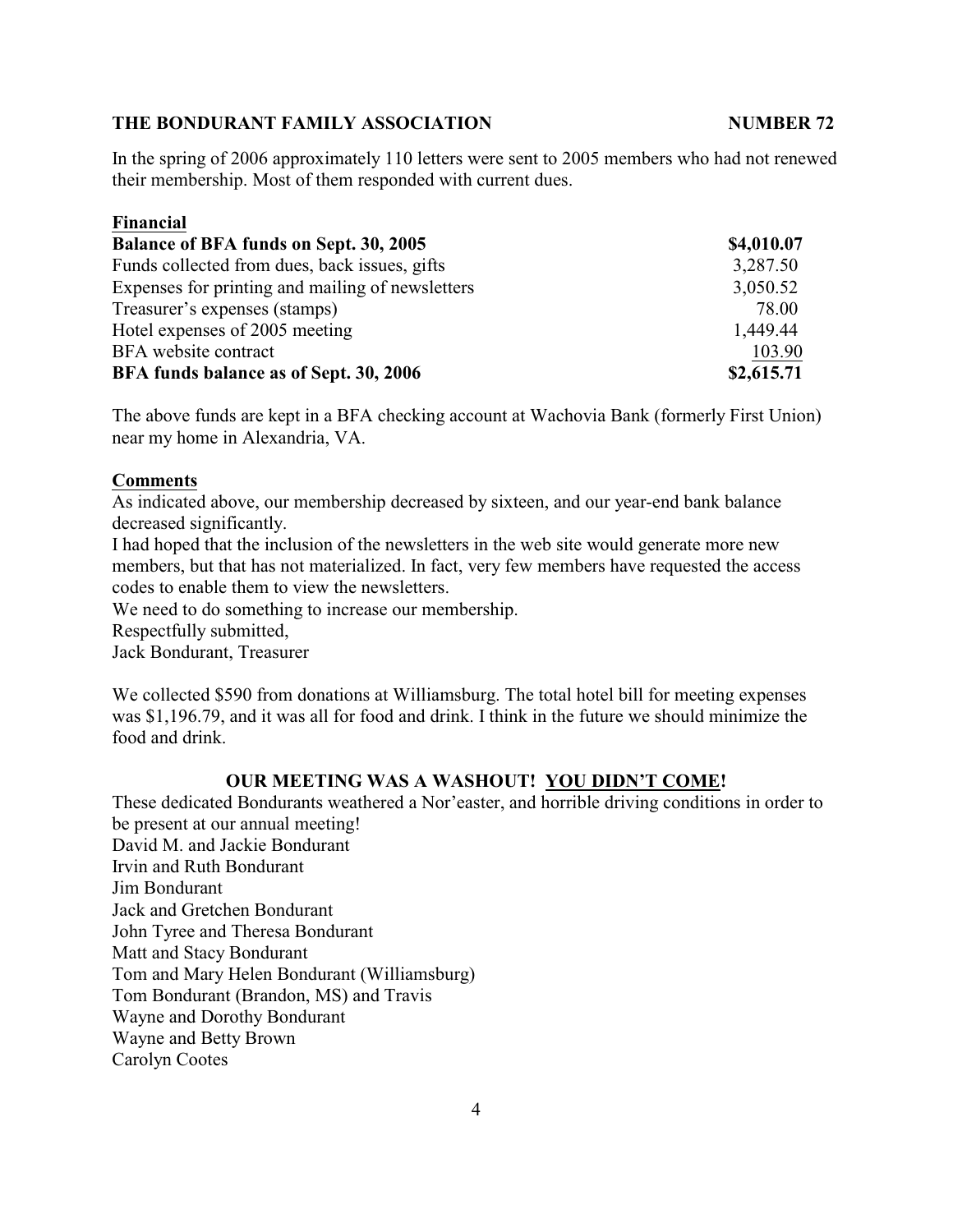Jeff, Tess, Jamie, and Sue Culpepper Jim and Mabel Culpepper Kenneth and Marilyn Cummings Bob and Marie Flewellen Harry and Pat Greene Ruby Talley Smith Claude and Heather Swecker Mary B. Warren Nadine and Scott Wilson Carroll and Ginny Wray.

# **New Members**

Mrs. Sandra Kay B. Dike, 1931 Westbriar, Cordova, TN 38016, 901/756-0713. e-mail: dikesk@att.net

#### **Changes of Address**

Clint Bondurant, e-mail change: [eod13@earthlink.net](mailto:eod13@earthlink.net) David M. Bondurant, e-mail change: [d.bondurant@insightbb.com](mailto:d.bondurant@insightbb.com); Jackie E. Bondurant, [jackie.bondurant@insightbb.com](mailto:jackie.bondurant@insightbb.com) James Houser (Jim) and Barbara Bondurant,  $5700$  NE  $82<sup>nd</sup>$  Ave. B-6, Vancouver, WA 98662-9430. 360/260-4484, e-mail: jhbondu@alphastate.com Ms. Eloise Lane, 812 W 25<sup>th</sup> Ave., Apt. 135, Pampa, TX 79065-2752

# **DEATHS**

**BLAKE BONDURANT,** Bristol, TN. Cameron Blake Bondurant, 43, died Aug. 26 at his residence. He was born 31 Oct. 1962 in Bristol, VA, to the late Allen Bondurant and Kaye Bondurant Arnold. Mr. Bondurant was an avid golfer and an electrician by trade. He is survived by his wife Beverly, a daughter Candi Bondurant Peery, a granddaughter Jade Peery, brother and sister-in-law church Bondurant and Debbie, and a nephew Brent Bondurant.

# **WHO WAS JOAN BONDURANT – THE ANSWER CAME FROM BILL BONDURANT**

William Bondurant, wbondura@sbcglobal, wrote:

"I noticed in going back a few issues of the Bondurant Family Association Newsletter that you had requested info on Joan.

Price and Minnie Bondurant were the parents of Joan and Keith Bondurant. Price Bondurant was my father's brother. My grandfather J.D. Bondurant, Sr. had 7 sons and 3 daughters. Keith became a lawyer practicing in Kansas City, Missouri and also a State Representive. Joan became a professsor and in 1943 she was sent to India by the US Government.

At the time I was a  $2<sup>nd</sup>$  Lt. in Army Transportation Corps stationed at Hampton Roads Port of Embarkation. I worked in Embarkation and Debarkation. Having access to passenger lists of coming embarkations I noticed Joan's name on a coming embarkations list, I called the staging area and was able to talk to her, and my wife and I offered to take her to visit Williamsburg for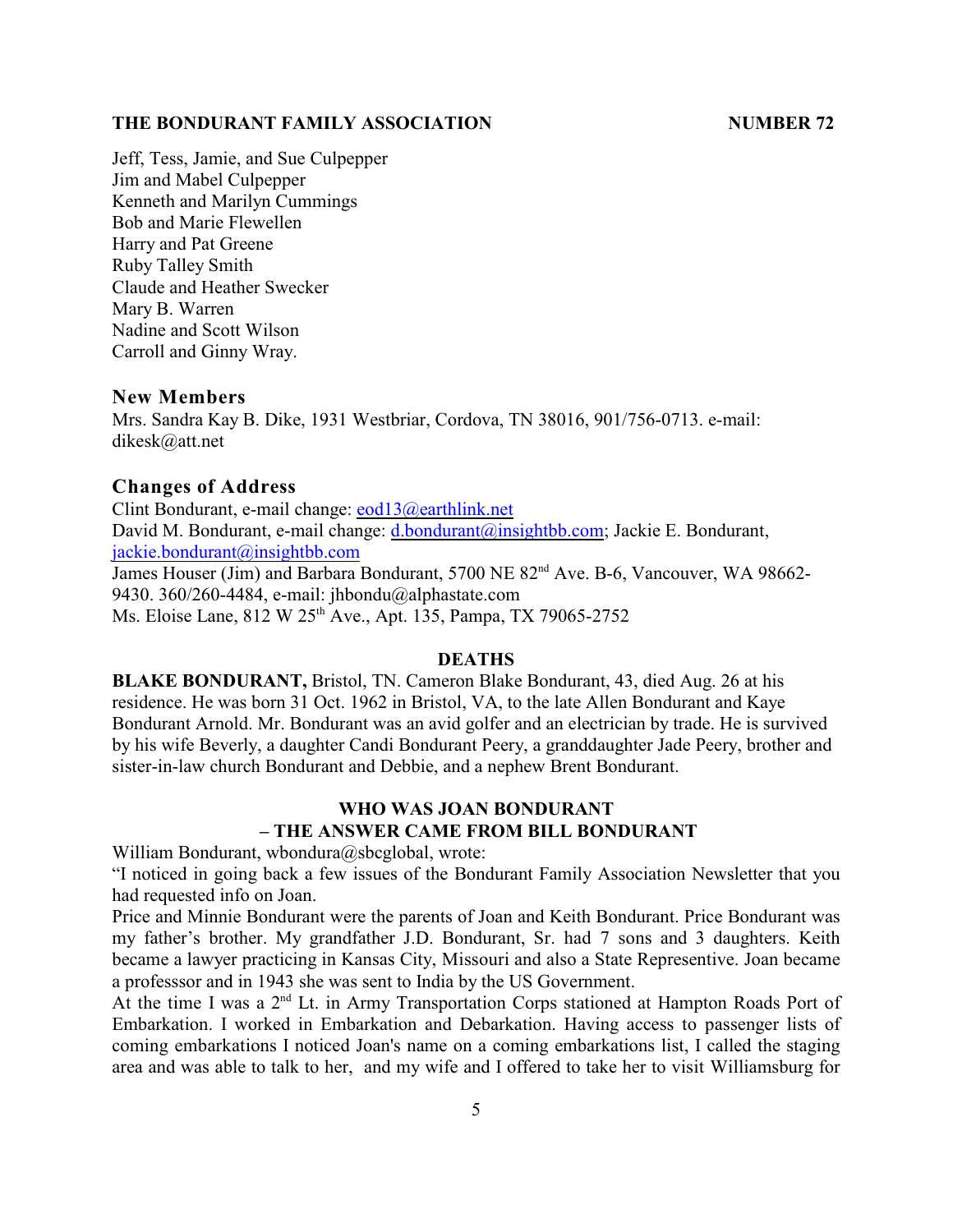before she embarked for India. It was an enjoyable time for both of us since we were cousins and had never met since she lived in Kansas and I in Missouri.

To my knowledge, Joan never married and I understand that she is no longer alive, nor is her brother Keith.

I have a copy of her book, *Sketches of India* also and have enjoyed reading about her time in India. I have a cousin who in a visit to Washington DC, saw Joan's name listed as a spy during WWII. Joan taught in a University in California after the War. I never did hear from her after the war and had no way to contact her.**"**

**Editor's Note:** At the annual meeting I was given a copy of Dr. Joan Bondurant's obituary, portions of which follow:

Joan Valerie Bondurant of Great Bend, KS, daughter of the late Price and Minnie Bondurant, died 12 Sept. 2006 in St. Joseph's Hospital, Tucson, AZ. She was 87.

"During World War II Joan Bondurant served the Office of Strategic Services as Research Analyst in India, where she met Mahatma Gandhi, and began her intensive study of Gandi and his Satyagraha movement calling for non-violent defiance of the government. During her four years of field research, she was witness to Gandhi's successful leadership in India's struggle for independence. In New Delhi she saw the effectiveness of Gandhi's principles first hand, when desciples of Satyagraha peacefully put an end to street riots between Muslims and Sikhs over the partition of India.

Dr. Bondurant's work came to the attention of India's foremost leaders, including Prime Minister Jawaharial Nehru, who wrote the foreward to Dr. Bondurant's influential book, *Conquest of Violence: The Gandhian Philosophy of Conflict*, a classic in its field.

In 1948 Dr. Bondurant returned to the US and attended the University of California, Berkeley, where in 1952 she received Ph. D. in Political Science. She joined the faculty there, and served as Research Political Scientist, Institute of International Studies until 1970.

Dr. Bondurant has written extensively in the field of conflict, and conflict resolution, as well as on the government and politics of India. She edited *Conflict: Violence and Non-Violence*, for Atherton Press, and wrote the introduction to the 19 volume edition of *Harijan*, Gandhi's weekly journal covering the movement for Indian independence.

From 1970-73 Dr. Bondurant was Professor of Comparative Politics as the University of the Pacific, Stockton, CA," and retired to Tucson, AZ.

**FRANK McGUIRE "FRANKIE" BONDURANT, SR.** of Moseley, VA, son of the late Frances M. and Robert E. Bondurant, Jr., died 16 Nov. 2006. He is survived by his wife of 43 years, Leigh M. Bondurant, daughter Amy Goecker and husband Doug of Bon Air, sons Frank M. "Chip" Bondurant, Jr., and wife Audrey of Powhatan, and Jamie M. Bondurant of Moseley. Three granddaughters Jessica and Molly Coecker, and Sadie McGuire Bondurant; brother John Thomas Bondurant and wife Rachel of Midlothian, sister Caroline Hultquist of Gloucester, VA, and two sisters-in-law, Ellen Mendelson of Palm Beach Gardens, FL, and Martha Buchanon and husband "Buck" of Chesterfield. Buried in Westhampton Memorial Park, Richmond, VA.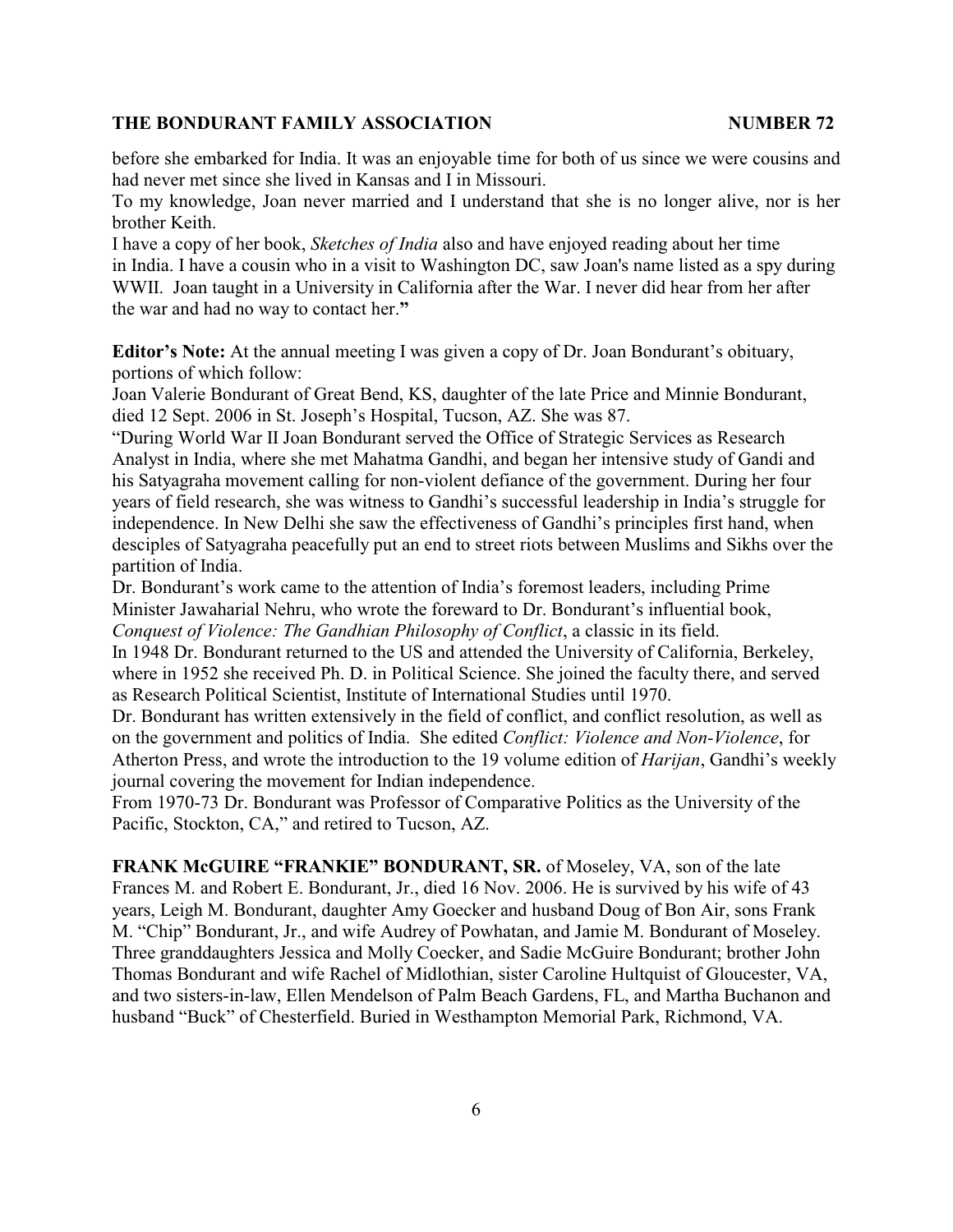**EDITOR'S NOTE**: Ruby Smith added another generation. Robert E. Bondurant, Sr., was born about 1889 in GA, in Richmond, VA, census of 1920 and 1930 on Elwood Ave., when he was listed as a brakeman on the railroad. Robert's wife was Maude Estelle (unknown) born about 1897. Their children:

Robert E., Jr., born 15 July 1917, died 1 Nov. 1988 George G. born about 1919 Dorothy W. born about 1922.

Robert E. Bondurant, Jr., (above) married Frances M. (unknown). She was born 22 June 1919, died 8 July 1997; both died in Richmond, VA. Their children:

Frank McGuire who died 16 Nov. 2006 John Thomas who married Rachel (unknown) Caroline who married (unknown) Hultquist.

# **WILLIAM WILSON BONDURANT'S RESEARCH NOTES**

Mr. George BonDurant of Elizabeth City, NC, and his daughter Beth BonDurant, mailed me a packet of correspondence 1904-1907 of William Wilson BonDurant, Mr. BonDurant's father. He contacted at least three members of the Bondurant family who had been born in the 1830s. Their response to his request for family history brought some very interesting information. We'll begin to present this data in the *next issue*. MBW

#### **BUNDRUM**

Mrs. Rosetta Bundrum Bahling, e-mail [rosebahling@hotmail.com](mailto:rosebahling@hotmail.com), asks if her Bundrums were earlier Bondurants. She has read Rick Bragg's book *Ava's Man*. Rick's grandfather Charlie Bundrum was Mrs. Bahling's father's cousin!

This is what family information Mrs. Bahling has. Grandparents were Thomas Bundrum and Burma (unknown). One of Thomas' sisters was Mrs. Luvade Bundrum Thompson.

Mrs. Bahling's father was Thomas and Burma's son Leonard Jefferson Bundrum, also known as J.B. Bundrum. Other children of Thomas and Burma were:

Quillard Bumdrum

James Bundrum

Hershal Bundrum

Clifford Bundrum

Lessie Mae or Lesta Mae Bundrum Evans.

"I'm not quite sure, I only met her and all of the other siblings one time, unfortunately at my father's funeral. I have a half brother who passed on, Hugh Bundrum, and a half sister Ezelle Bundrum Hardigree. All these relatives to my knowledge resided in GA. I was born in Anniston, AL, but was brought to IL at about 1 year of age."

#### **GEVEDON ANCESTRY**

Ms. Phyllis Peyton Young, e-mail [phyllispeyton@yahoo.com,](mailto:phyllispeyton@yahoo.com,) has two sisters for great great grandmothers. Parthena Gevodan Brown Higginbotham Long, and Elizabeth Gevedon Peyton, were daughters of John Gevedon, born 1785, and Judith Carter. Judith was the daughter of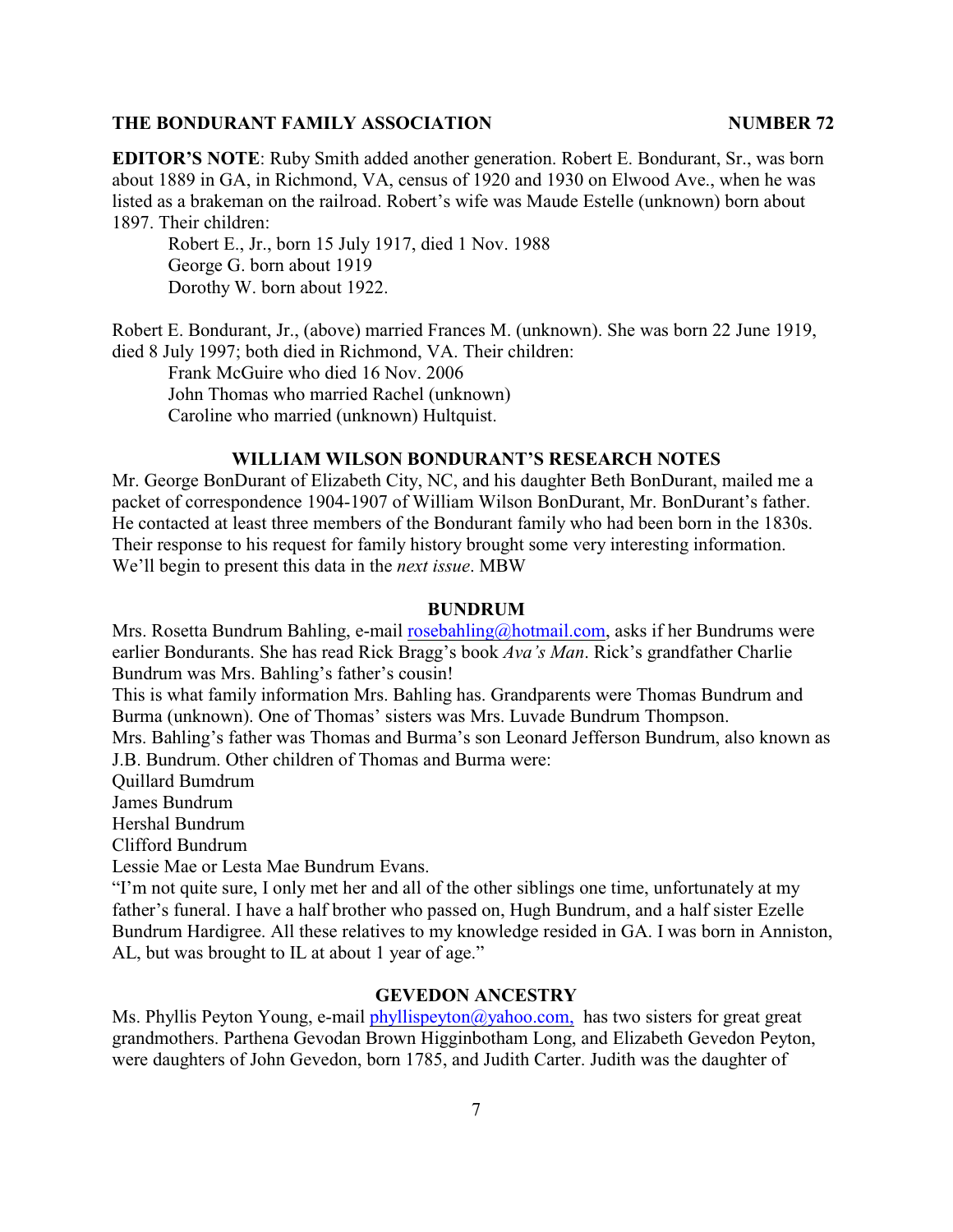Joseph Carter and Magdalene Chastain. Magdalene was the daughter of Ann Ford, born 24 Feb. 1738, died 15 April 1810, and Rev. Rene Chastain, Jr., who married 1 Oct. 1760. Ann was the child of James/Jacques Ford/Faure, born about 1708, died 1810, who married Ann Bondurant, daughter of Jean Pierre.

# **CONTINUED FROM THE PREVIOUS ISSUE -**

# **Family of Sumner David Bondurant**

Prepared by Sharon Kingen, [sakingen@hrtc.net](mailto:sakingen@hrtc.net)

Gary Edward Bondurant born 25 Jan. 1944 CA, married 1<sup>st</sup> Sondra J. Owen in Clarke Co., NV. Divorced in 1980. Children. The Goddard children were adopted 16 April 1975 by Gary E. Bondurant, and their surname was changed to Bondurant. Gary Timothy, born 22 Feb. 1970,Henderson, NV Lori Elizabeth, born 30 Dec. 1971, Henderson, NV. Married Robert L. Parlanti II, divorced. Taylor Edward Parlanti, born 30 March 1993 Las Vegas, married Brian Curtis Downer 12 Sept. 1995, Las Vegas, NV. Pamela Jo (Goddard), born 20 April 1957 Oklahoma City, OK, married Michael Lee Schollian, 29 March 1975 Henderson, NV. Children. Ian Louis Schollian born 7 Oct. 1983 Las Vegas, NV Meghan Michelle Schollian born 27 June 1986 Las Vegas, NV Marion Michael (Goddard), born 28 Feb. 1959 Spartanburg, SC. Married Colette Lorraine Reavy 19 June 1981 Henderson Co., NV. Children: Joseph Eugene Bainbridge [sic], born 1 May 1975, Henderson, NV. Benjamin Michael, born 16 Feb. 1988, The Dalles, OR Jacklyn Nicole, born 21 May 1991, The Dalles, OR Stacey Hannah, born 8 Sept. 1995, The Dalles, OR Jay Bruce (Goddard), born 10 July 1961 Griffin, GA. Married Christi Lynn Cosby 7 Dec. 1985, Las Vegas, NV. Children Jacquelyn Nicole Rogers [sic], born 1981 Whittier, CA Brian Michael, born 14 July 1986 Las Vegas, NV Victoria Ellen born 30 Aug. 1990 Las Vegas, NV Jeffrey Edward (Goddard) born 22 Oct. 1963, Forsyth, GA, married Stacey Ann Blake 31 Dec. 1987, Henderson, NV. One son: Kyle Robert born 17 Feb. 1987 Las Vegas, NV. Gary Edward Bondurant married 2<sup>nd</sup> Audry K. Gortmaker / Carson-Smith 1 March 1980, Henderson, NV. Two children. Philip Chancey born 4 Oct. 1981, Henderson, NV

Jonathan Neil born 19 Feb. 1984, Henderson, NV.

[finis]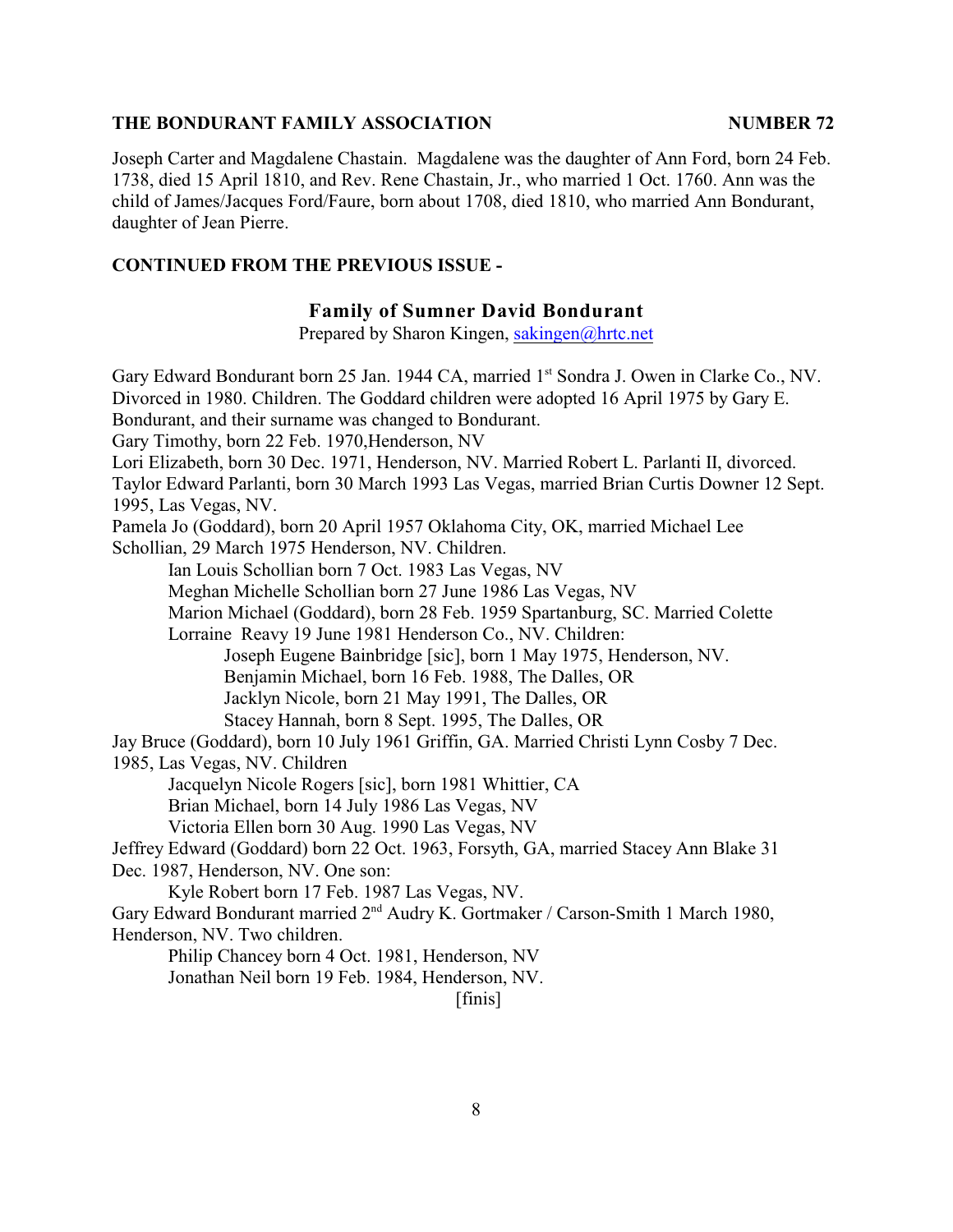# **WE THINK WE'VE FOUND HER!**

After years of looking, we think we've found the name of Jean Pierre's wife Ann.In the week before the meeting Ruby Smith, Carolyn Cootes, and I worked at Virginia State Library and Archives on a number of Bondurant "problems," including Ann.

We knew that Mrs. Mary Hatcher made a will in 1750 in Albemarle Co., VA, and gave a token bequest to her daughter "ANN BUNDRUM", but the puzzle was who was Mary's husband. Abstracts of the Henrico Co., VA, will books included one made by Edward Tanner, signed 13 Aug. 1719, proved Nov. 2, 1719. Matching the children mentioned in Mary's will, with Edward's, he became the target of our research.

In Edward's will he gave a bequest to "daughter Ann" [hole in paper]. She was to receive "a feather bed and furniture, and trunk, a cow and heifer known by the name of her cows, and all she hath in her trunk.**"**

Edward Tanner was born about 1664 in Henrico Co., VA, the son of Joseph Tanner, Sr., born about 1629, died 1673 Henrico Co., VA, and Mary Jones, will 18 March 1699, proved 1 Feb. 1700, After Joseph's death Mary remarried. Soon her second husband Gilbert Platt didn't get along with Mary or the Tanner children, and finally "threw in the towel" by giving up his claim to her property**.** Mary was described as a contentious old lady! This was as far as we went on the Tanner line.

Ann Tanner's mother was Mary Hatcher, daughter of Henry Hatcher and Ann Lound. Henry was born about 1637 in Henrico Co., VA, and died intestate before Sept. 1677 there. His

father was William Hatcher, Sr., born in England about 1614 (date of arrival in VA unknown to us), died before April 1 1680 in Henrico Co., VA. He left a will signed 20 Feb. 1677, proved 1 April 1680.

William Hatcher, Sr. served in the Virginia House of Burgesses, though his career there was tumultuous. He once called the Speaker a "Devil," had to apologize on his knees before the assembled body, but continued to create problems during his years of service**.** He sounds like an interesting character!

Mary's mother was Ann Lound, daughter of Henry Lound, about whom we now know little. Once we see whom Ann Tanner was kin to, it becomes evident why she and her children were closely connected to the families of Hatcher and Turpin. Jean-Pierre apparently married into a well-established (and well-heeled) English-Virginia family – landed gentry!

# **PETER BONDURANT**

Next we switched our attention to Jean Pierre's son, about whom so little is known. He was married to Amy (surname unknown), lived in Henrico, Goochland, Cumberland, Albemarle and Buckingham Cos., VA, and had at least two children, one a son John, and daughter Elizabeth, an "infant" (under 21 and unmarried) in 1761. It is presumed that he died in Buckingham Co. sometime after the Revolution. Our last record is Tillotson Parish Register in 1784. But who is to say that Peter didn't decide to go West, perhaps with one of his children?

Imagine our surprise to find Peter Bondurant jointly taxed with John Hudson in AMELIA CO., VA, across the Appomattox River from Henrico Co. He was there only one year - 1738, right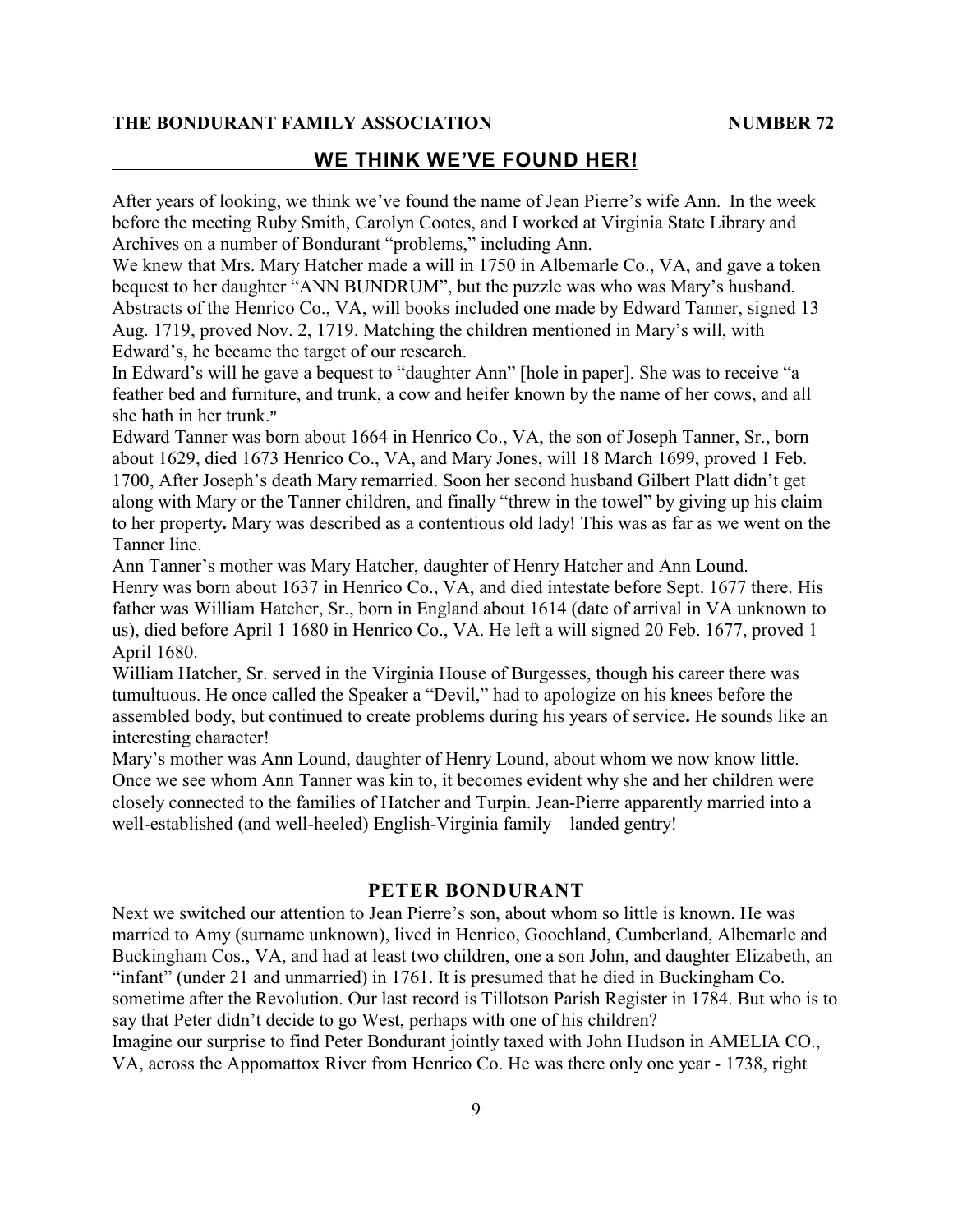after his father's estate was divided. Peter had received 150 acres along Bondurant's Creek in then Goochland Co. from Jean Pierre, but it was unimproved land, had no house on it at the time Jean Pierre wrote his will. As tax digests were written in 1738 John Hudson would have been the principal taxpayer, and Peter may have been working for him, or at least working under him. From the wording of Jean Pierre's will we know that Peter was young in 1734, for J-P left Peter J-P's clothes, but "his mother" was to distribute them to Peter, presumably as needed. We checked on John Hudson and found that he had been tithable in Amelia Co. in the early 1730s, and remained after 1740. He also owned land there. We found no marriage there for Peter to anyone, but wondered if perhaps Peter had married John Hudson's daughter or sister somewhere, and the newly-wed Bondurants lived with him a year before returning to Goochland Co. and Peter's land. This is purely speculation, since we lack any evidence of Peter's marriage.

1755 Peter obtained a certificate for survey for 1125 acres on Sharp's Creek, then Albemarle, later Buckingham Co., VA. Peter was at the time of Albemarle Co.

Next we found that Peter's "infant" daughter Elizabeth Bondurant must have witnessed a murder. On 20 July 1761 John Griffin was indicted for the murder of Joseph Bingley in Cumberland Co., VA. Griffin was "bound over to be tried at the next General Court." Once Griffin was indicted, Peter was called upon to give bond that his daughter Elizabeth, "an infant" would testify at the trial of John Griffin in Sept. 1761 General Court, which met at Williamsburg, the colonial capitol.

Here we ran into a loss of records. The General Court case papers were in the General Court Building next to the Virginia Capitol, and it burned the last day of the Civil War. How we would have liked to read Elizabeth's testimony!

We found the actual certificate in which Peter Bondurant assigned his claim to 1125 acres in Albemarle (later Buckingham) Co., VA, to John Peter Bondurant in 1773. For some reason Peter did not perfect his land patent for this land, had tried to assign it in 1759 to James Meredith, and this assignment was cancelled.

Finally in Dec. 1, 1773 Peter assigned the claim to JOHN PETER BONDURANT. Witnesses were two family members, and we have their actual signatures, as well as Peter's (twice) – Darby Bondurant and David Bondurant (who was killed at Boonesboro, KY, during an Indian raid). This land was cut from Albemarle into Buckingham Co., VA, when Buckingham Co. was formed in 1762.

Because this is the only time we have found the actual signature of Peter, Darby, and David together, we're reproducing the actual document below. It's hard to read, so here is a transcription. Wording of the certificate and assignment were standard, as required by law.

#### **Land Office Plats & Certificates 1780, box 2, Record Group 4, Land Office. VA Archives**.

Albemarle Country, to wit,

It appears by the Surveiors [sic] Books which are lodged in my Office by Order of Albemarle County Court that there were surveied [sic] for PETER BONDURANT the sixteenth Day of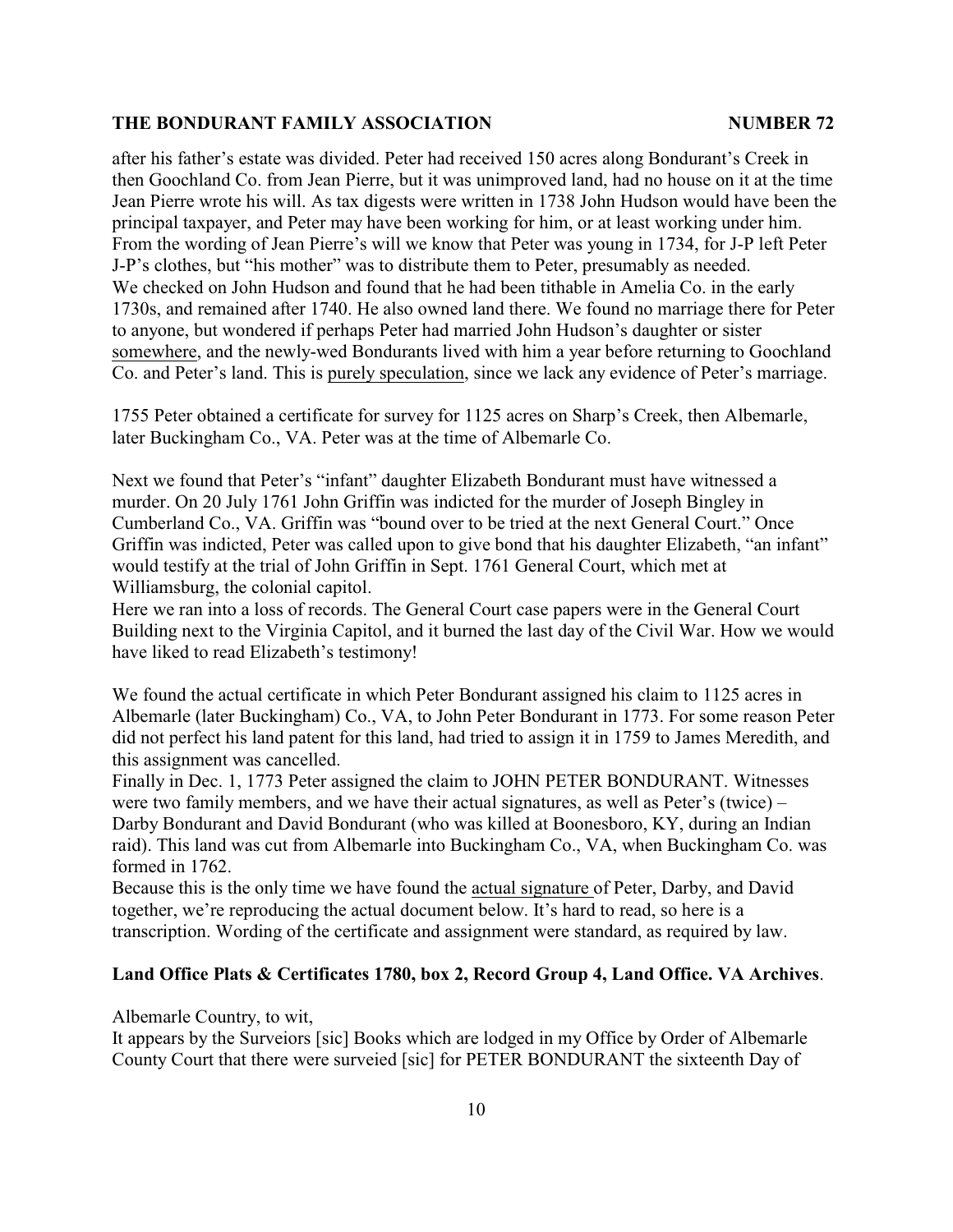October 1755 one thousand one hundred  $&$  twenty five Acres of land lying  $&$  being in Albemarle County among the Head Branches of Sharp's Creek 7 bounded as followeth, to wit, Beginning at Pointers in William Baber's Line running thence N 207. Poles and joining [**lost in fold**] along William Baber's Lines to Pointers thence North 45 degrees West 320 poles crossing two Branches to a Pine thence West 240 Poles crossing Howard's Road to Pointers thence South 30 degrees West 318 poles to a Pine thence South 5 degrees West 48 poles to a Pine thence South 56 degrees East 395 poles crossing said road and the branches of the beginning. [signed] John Nicholas, Clk [clerk] of Albemarle Co.

[reverse]

I do assign my right to the within Certificate to JAMES MEREDITH for whom I desire a Patent may issue. Witness my hand this 31<sup>st</sup> Day of August 1759 [signed] Peter Bondurant Test: John Nicholas [clerk of Albemarle Ct.]

I do assign my right to the within Certificate to JOHN PETER BONDURANT, for whom I desire a Patent may Issue. Witness my hand this 1 Day of December 1773 [signed] **Peter Bondurant** Test: **Darby Bondurant. David Bondurant**

Peter Bondurants Cert. For 1125 Acres

6 Decem 1779, 23 Rights Rec'd the Treasurer in Rec't for 7.13.4 Pounds for this survey. [signed] James Cocke, and Edw. Arthur. Recorded Book 1 & 2 (or 102)

[cover sheet] John Peter Bondurant 1125 acres Albemarle County. Grant issued  $17<sup>th</sup>$  July 1780.

[illustration here]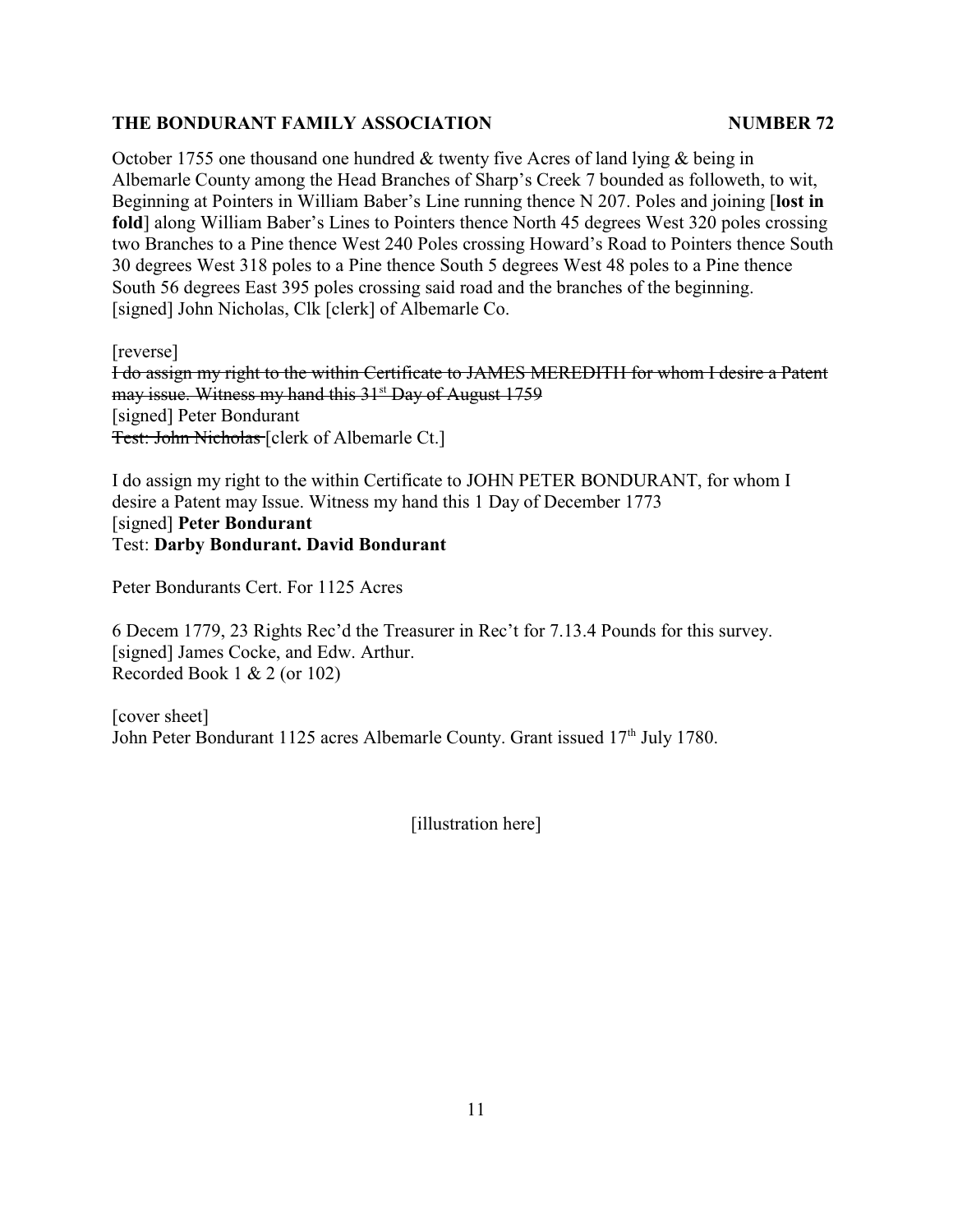[illustration here]

#### **JOHN PETER BONDURANT**

Now we concentrated on this man, whose records we examined in KY last year. We knew that he had married Mrs. Martha (Patty) Walton Mosby, widow of Edward Mosby, had two sons George and William by her, was in KY in 1791, and there she died. He remarried a widow, Mrs. Susannah Thomas Damron, from Cumberland Co. there in KY, where he died in 1810. In a deposition from KY claiming Patty's share of her grandfather and father's estates, John Peter testified that she bore him two sons: William and George.

William, the elder, born about 1775, married Martha W. (Patsy) Walton, and ultimately went to Marengo Co., AL, where they left descendants.

George, born about 1780 died testate 1804 in Cumberland Co., VA, having married Sarah Fleming (Sally) Palmore and leaving one son George Palmore Bondurant.

We find John Peter in Albemarle Co. 1749 (before Buckingham was cut from it)

In Buckingham Co. 1773 (after the county split)

In Powhatan Co. 1777 signing the Oath of Allegiance to the rebel government.

In Dec. 1779 John Peter went to Harrodsburg, KY, to Fort Harrod to claim the preemption as "heir at law" of David Bondurant, a casualty in the Boonesboro attack of Sept. 1778. His claim was recognized, and John Peter signed over his right to David's land (in present Lexington, KY) to Col. Richard Callaway (who had the "rights" stolen from him at Richmond the following year when he went there to register it).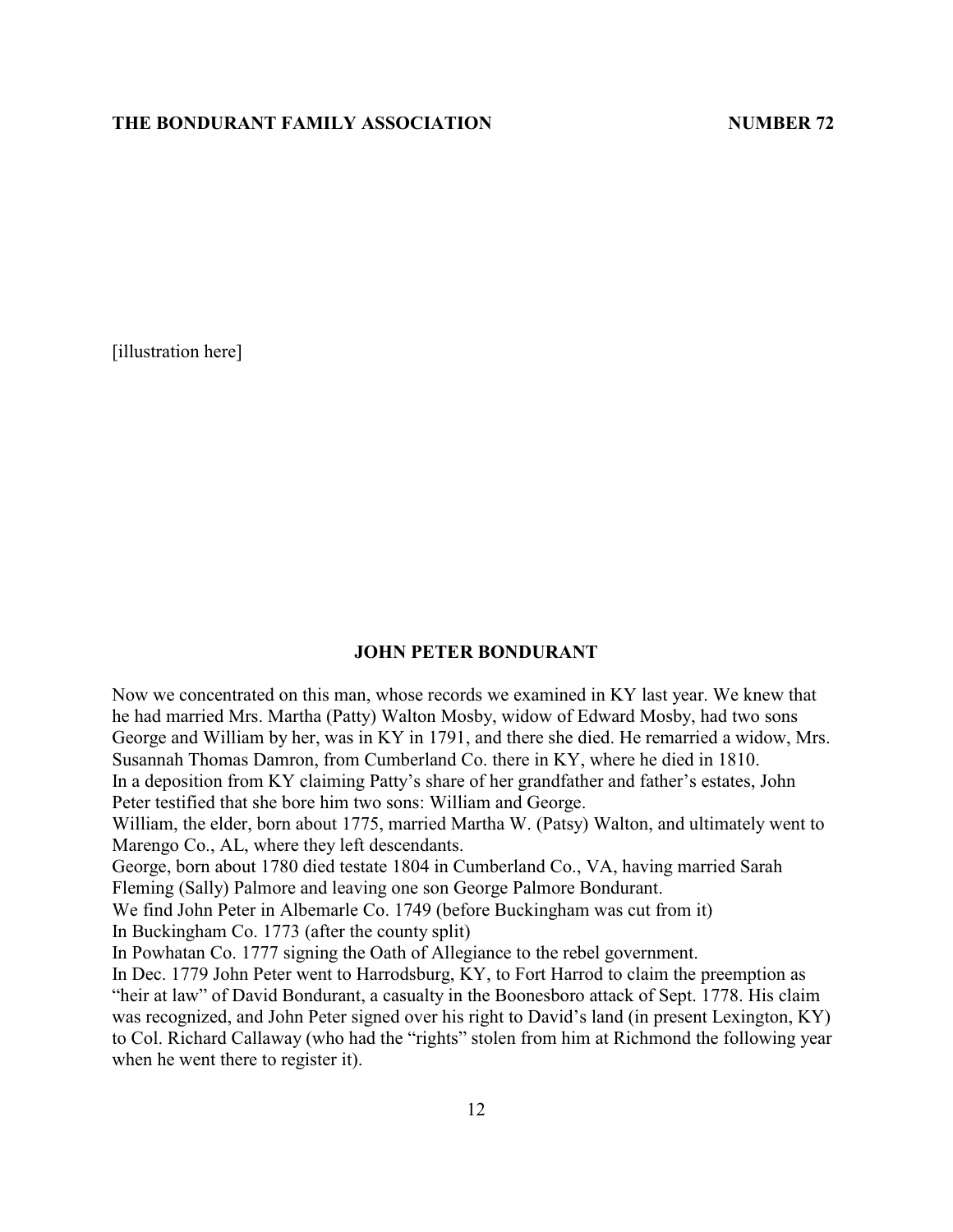In 1783 John Peter is taxable in Madison Co., KY.

In 1810 John Peter died testate in Adair Co., KY, leaving his estate to his son William, and Mrs. Damron's son.

Mrs. Damron remarried and died soon afterward in KY.

We have a MAJOR problem! Since Edward Mosby died about 1775 in VA, his widow Patty could not have been the mother of DAVID BONDURANT.

Who was she, and when did John Peter marry her and where? David had to be at least 16 years of age when in 1773 he witnessed a land transfer from PETER BONDURANT to JOHN PETER BONDURANT! Therefore he was born by 1757 at the latest. David's father would have been his "heir at law" if David died intestate, which he probably did.

# **THE BONDURANTS OF GÉNOLHAC, FRANCE \$30.00**

By Mary Bondurant Warren

Following your suggestions, along with family history and "family trees," are included photographs of the sites and documents relating to the family, maps, and even a driving tour of our most important places. With this hardbound, 172 page book, you can be your own tour guide, and see the sights of France at your leisure. If you want to see the places you'll read about, get the two videos, **THE BONDURANT HOMECOMING,** and **THE STORIES OF OUR FOREMOTHERS.**

In "Our Ancient Ancestors" Jeff Duvall takes us back 30 generations from Jean-Pierre to Charlemagne. We learn of French, Spanish, and Neopolitan ancestors, and a lot of history!

# **VIDEOTAPES**

# **THE BONDURANT HOMECOMING - 1993 \$35.00**

View the tours of family sites made by members of the Bondurant Family Association in August 1993, and the dedication of our plaque at Génolhac, France, on the home of Jean-Pierre Bondurant, Huguenot refugee.

THE STORIES OF OUR FOREMOTHERS - 1996 \$35.00 Lives of our European ancestors – the Amat, Barjon, Belcastle, and Bondurant ladies, told with visits to their homes and towns, some dating back to the  $10<sup>th</sup>$  Century.

SPECIAL OFFER: The book, and both videos as a set \$75.00 Check payable to Heritage Papers. Order by mail, postpaid, from:

HERITAGE PAPERS, P.O. Box 7776, Athens, GA 30604-7776

By telephone, using Visa or MasterCard, 706/549-1264. GA residents must include 7% sales tax.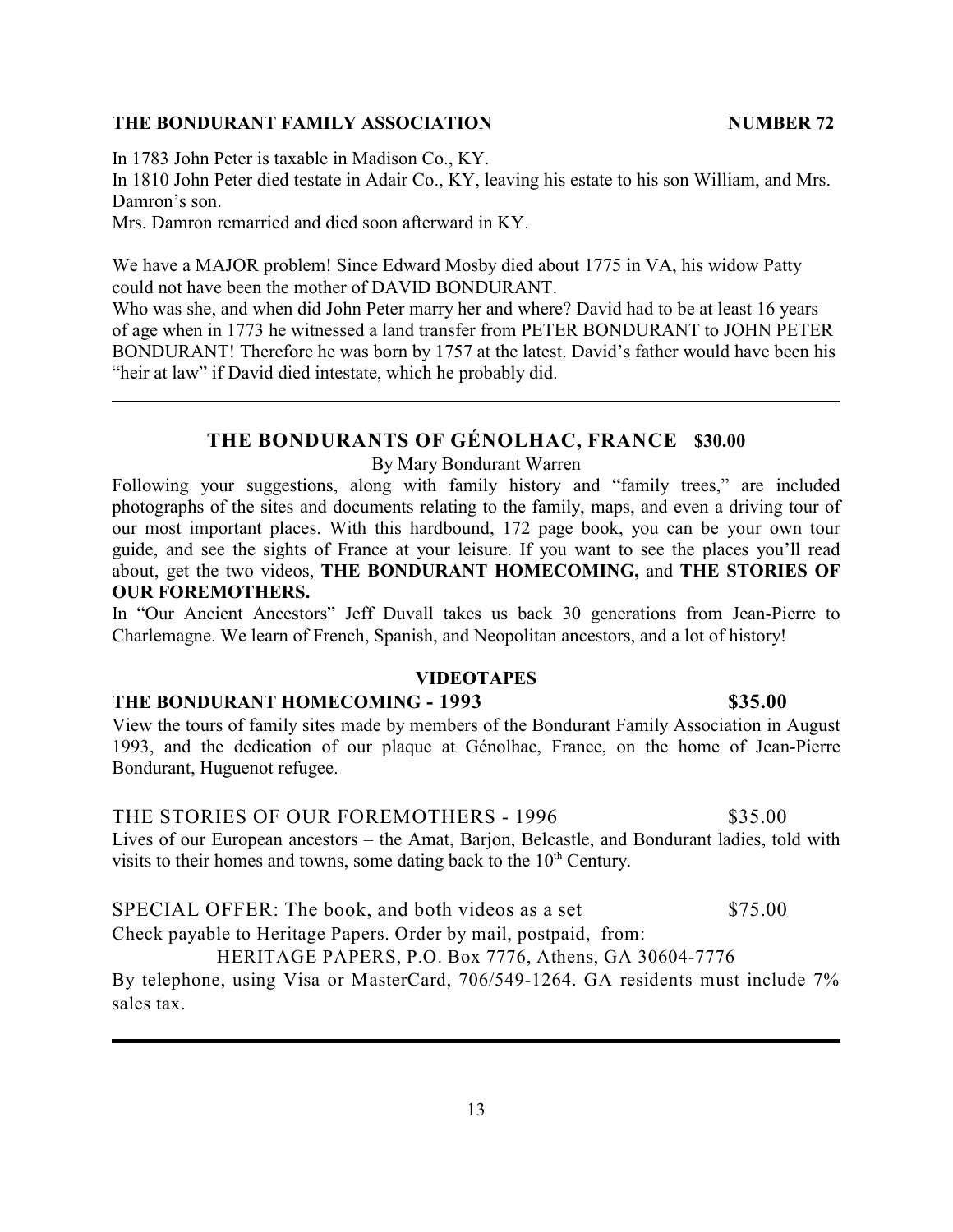|                                                                                                                                                         |                |                                                                                                                                 |    |                 |    | <b>BFA NEWSLETTERS</b> |          |                               |       |              |            |                                                                                      |  |
|---------------------------------------------------------------------------------------------------------------------------------------------------------|----------------|---------------------------------------------------------------------------------------------------------------------------------|----|-----------------|----|------------------------|----------|-------------------------------|-------|--------------|------------|--------------------------------------------------------------------------------------|--|
|                                                                                                                                                         |                | issue numbers you want.                                                                                                         |    |                 |    |                        |          |                               |       |              |            | If you want to complete your set of printed BFA newsletter issues. Please circle the |  |
|                                                                                                                                                         |                | 1 to 5 (one issue) 6                                                                                                            |    | $7\phantom{.0}$ | 8  | 9                      | 10       | 11                            | $12*$ | 13           | 14         | $15***$                                                                              |  |
| 16                                                                                                                                                      | 17             | 18                                                                                                                              | 19 | 20              | 21 | 22                     | 23       | 24                            | 25    | 26           | 27         | 28                                                                                   |  |
| 29                                                                                                                                                      | 30             | 31                                                                                                                              | 32 | 33              | 34 | 35                     | 36       | 37                            | 38    | 39           | 40         | 41                                                                                   |  |
| 42                                                                                                                                                      | 43             | 44                                                                                                                              | 45 | 46              | 47 | 48                     | 49       | 50                            | 51    | 52           | 53         | 54                                                                                   |  |
| 55<br>56<br>57<br>58<br>59<br>60<br>61<br>62<br>68<br>69<br>71 * Issue 12 costs \$10.00<br>70<br>Cost of back issues ordered:<br>Issues $\omega$ \$2.50 |                |                                                                                                                                 |    |                 |    |                        | 63<br>\$ | 64<br>$**$ Issue 15 costs \$5 | 65    | 66           | 67         |                                                                                      |  |
| * Issue 12 $\omega$ \$10.                                                                                                                               |                |                                                                                                                                 |    |                 |    |                        | \$       |                               |       |              |            |                                                                                      |  |
| ** Issue 15 @ \$5                                                                                                                                       |                |                                                                                                                                 |    |                 |    |                        |          | $\int$                        |       |              |            |                                                                                      |  |
| Dues for 2007 (\$20.00)                                                                                                                                 |                |                                                                                                                                 |    |                 |    |                        | \$       |                               |       |              |            |                                                                                      |  |
|                                                                                                                                                         |                | Donation to upkeep of Jean-Pierre's gravesite                                                                                   |    |                 |    |                        |          | \$                            |       |              |            |                                                                                      |  |
| Name                                                                                                                                                    |                | Total (check payable to the Bondurant Family Association)<br>Mail to: Mary B. Warren, 750 Glenwood Drive, Athens, GA 30606-4628 |    |                 |    |                        |          |                               |       | $\mathbb{S}$ |            |                                                                                      |  |
| Address                                                                                                                                                 |                |                                                                                                                                 |    |                 |    |                        |          |                               |       |              |            |                                                                                      |  |
|                                                                                                                                                         |                | City, State, Zip code                                                                                                           |    |                 |    |                        |          |                               |       |              |            |                                                                                      |  |
|                                                                                                                                                         |                | Telephone (with area code)                                                                                                      |    |                 |    |                        |          |                               |       |              |            |                                                                                      |  |
|                                                                                                                                                         | E-mail address |                                                                                                                                 |    |                 |    |                        |          |                               |       |              |            |                                                                                      |  |
|                                                                                                                                                         |                | Do you want newsletters sent to your e-mail address?                                                                            |    |                 |    |                        |          |                               |       |              | <b>YES</b> | N <sub>O</sub>                                                                       |  |